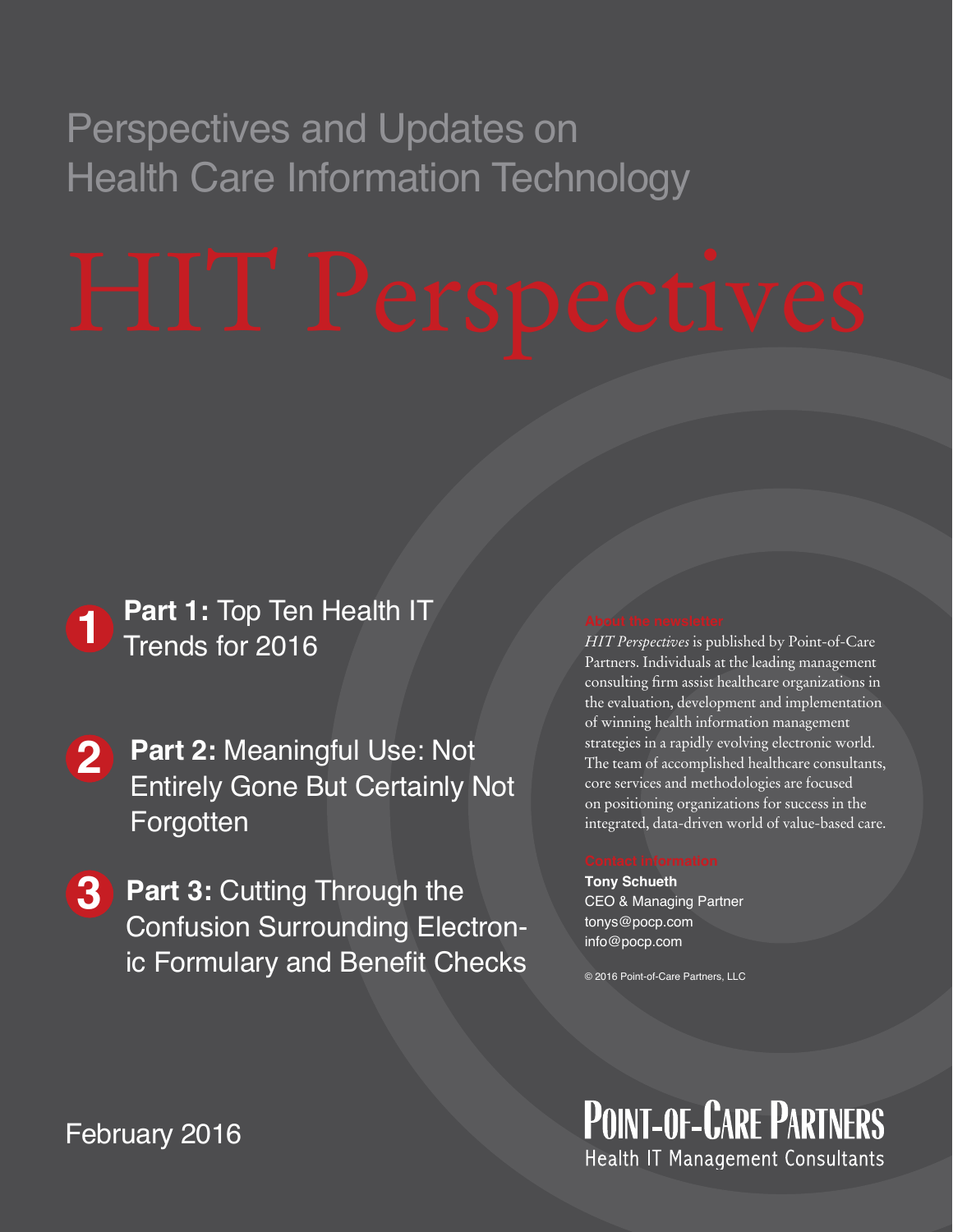**Part 1**  Top Ten Health IT Trends for 2016

**Part 2** Meaningful Use: Not Entirely Gone But Certainly Not Forgotten

**Part 3** Cutting Through the Confusion Surrounding Electronic Formulary and Benefit Checks

# **1** Part 1: Top Ten Health IT Trends for<br>2016 2016**Stakeholders Shine Spotlight on Improving the**

## *By Tony Schueth, Editor-in-Chief*

If 2015 was any indicator, 2016 will continue to be a year of innovation and change in health care and health information technology (health IT). We expect to see developments in how prescription drugs are prescribed, the organization and delivery of care, and requirements on the legislative and policy fronts. Some will be new while others will build on what has gone before. With that as a backdrop, here are the top 10 trends the Point-of-Care Partners (POCP) team foresee for 2016.

**1. Alternative delivery and payment models.** It seems like the world is awash in new value-based payment and delivery models aimed at improving outcomes and quality while lowering costs. The list includes integrated delivery networks, accountable care organizations and patientcentered medical homes (PCMHs). All rely on health IT particularly electronic health records (EHRs) — to capture and exchange patient and administrative information, prescribe medications, coordinate care and develop and report on quality and payment metrics. The latter will be the criteria on which organizations will be paid and how they divvy up resulting savings. In 2016, we will see such organizations continue to try to integrate systemwide technology solutions as new providers are added to their networks. This will require more interoperability on the part of EHRs, better information exchange across disparate sites of care and more training on the part of users. Also in 2016, organizations will begin evaluations and pilots to assess the role of technology in improving patient outcomes and lowering costs.

**2. Biosimilars.** In 2016, we'll see more biosimilars introduced into the US health care market, driven by the lower price tag for these expensive pharmaceuticals. EHRs will take on new and expanded roles in coordinating patient care using biologics and biosimilars, and tracking therapies administered or dispensed to patients. For EHR developers, 2016 will be the year they start to see glimmers of interest for added functionality to track and trace batch and lot numbers of pharmaceuticals in the physician office because physicians are the major reporters of adverse drug events. EHRs increasingly will be called upon to build biosimilars into clinical decision support. At the same time, EHRs and pharmacy systems will need to

keep abreast of evolving state laws concerning biologic and biosimilar substitution. Even though biosimilars have just been approved for the US market, states have already begun addressing substitution. This is important because a dispensed biologic may be different than what was prescribed. According to the National Conference of State Legislatures, in 2013 and 2014 eight states enacted the first round of such biologics and biosimilars laws. As of January 4, 2016, bills or resolutions related to biologics and/or biosimilars were filed in 31 states.

#### **3. Electronic prescribing of controlled substances**

**(EPCS).** EPCS will continue to grow steadily, and more states will take up the cause. It is now legal at the federal level and in all states and the District of Columbia. EHR vendors are ready for EPCS, as are most pharmacies. Many of the bigger barriers no longer exist; physicians simply need to get past having to use a second factor for authentication and start prescribing controlled substances electronically. We see them doing so in New York, where electronic prescribing (ePrescribing) is mandated. However, more policy levers may be needed. In Minnesota, ePrescribing is mandated but there are no penalties for nonuse. Will "toothless" legislation have an impact? As it pertains to ePrescribing of noncontrolled substances, it has, as Minnesota has ranked first in the past couple of Surescripts' analyses. But that's not the extent of it. Physicians will have to ePrescribe controlled substances if they are to meet ePrescribing, cost and quality targets set by public and private payers. And we expect other states to follow New York and Minnesota's lead.

**4. Electronic prior authorization (ePA).** Vendors in 2016 will expand implementation of ePA and prescribers will increase adoption as we begin see the fruits of efforts started in previous years. Legislation that had 2015 deadlines pushed payers and providers to consider different options. In the short term, stakeholders opted for portals and solutions not integrated with work-flow or core operating systems, allowing each to "check the box." However, everyone recognized these solutions as suboptimal. Building more integrated solutions, however, takes investments of time and resources that must be budgeted and prioritized. In 2016, we will see the results of

Perspectives and Updates on Health Care Information Technology

www.pocp.com

© 2016 Point-of-Care Partners, LLC

**POINT-OF-CARE PARTNERS**<br>Health IT Management Consultants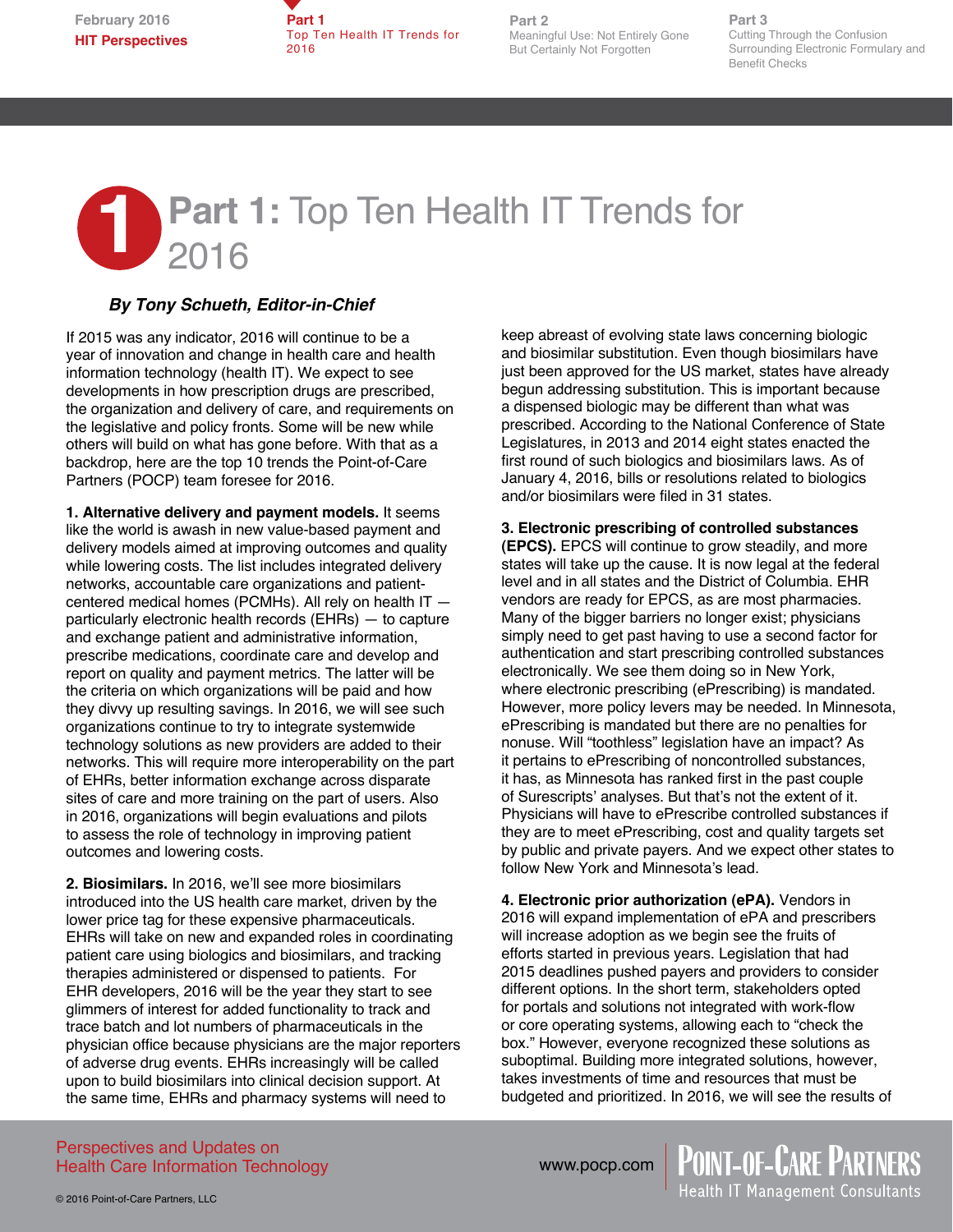some efforts begun in 2015 and the start of others that will bear fruit later this year and into next.

**5. Implementation of the Medicare Access and CHIP Reauthorization Act (MACRA).** MACRA is a new acronym that physicians and EHR vendors will need to understand in 2016. This legislation did away with the sustainable growth rate formula for determining Medicare payments for health care providers' services. More importantly, MACRA rolls up the disparate quality reporting systems of the Centers for Medicare and Medicaid Services (CMS) into the Merit-Based Incentive Payment System (MIPS). Now the Medicare EHR incentive program (meaningful use) will be part of a single program based on quality, resource use, clinical practice improvement and use of certified EHR technology. What the requirements will be, as well as their timelines, incentives and possible noncompliance penalties, will be of immediate interest to providers, vendors and policy makers. It will be interesting to see what and how much gets locked into place by regulation before administrations change next January.

**6. The "death" of meaningful use.** A major topic of discussion in 2016 will be the "death" of meaningful use (MU) as a federal program and driver of EHR adoption and functionality. Physician groups told Congress and the CMS that MU is unworkable and needs to be replaced. The federal government got the message loud and clear. In January, CMS Acting Administrator Andy Slavitt announced the end of MU as we know it. However, MU is not dead, as some thought (or wished). Rather, it is being integrated as a component of MIPS, along with other elements. The details and implementation will consume a lot of attention in 2016. (For more about POCP's thoughts on what will happen, see the article in this edition of HIT Perspectives.)

**7. Medication adherence.** Greater attention will be focused on medication adherence in 2016, as everyone looks to reduce costs and improve the quality and safety of patient care. The cost of nonadherence has been estimated at \$100 billion to \$300 billion annually, including expenditures for avoidable hospitalizations, nursing home admissions, and premature deaths. Plus, half of the 3.2 billion annual prescriptions dispensed in the US are not taken as prescribed. Now that use of ePrescribing is becoming ubiquitous, pharmaceutical companies, payers and others are evaluating ways it can be leveraged to increase medication adherence. In fact, the opportunity to encourage patient adherence to prescribed therapies has long been discussed as a major potential benefit of ePrescribing technology. One early study showed ePrescribing increased first-fill rates by 11%, but this just scratches the surface of the opportunity. The Office of the National Coordinator for Health Information Technology has funded tests of this concept, and we expect more interest in 2016.

**8. Continued automation of specialty medications.** The industry will begin to look at ways to reduce the costs of specialty medications leveraging health IT. Specialty drug

spend alone is enough to get people's attention. Specialty medications represent the fastest-growing cost in US health care, expected to jump two-thirds in 2015 and account for half of all drug costs by 2018. Specialty medications can cost \$2,000 per month per patient, with those at the high end costing upward of \$100,000 to \$750,000 per year. 2016 will mark renewed interest in better automating specialty prescribing, which is ripe for process improvement and has spotty, partitioned computerization so far. Look for NCPDP to continue to address data elements that are critical to the safe, appropriate and timely ePrescribing of specialty medications.

**9. Telemedicine. Telemedicine is here to stay.** It will help alleviate the shortage of primary care physicians as well as improve outcomes, access and cost efficiencies. Other drivers include the growing demand for convenience, innovation and a personalized health care experience. Policy makers have been listening. According to one analysis, 29 states and Washington, DC have enacted legislation mandating that private insurers offer reimbursement for telemedicine at equivalent levels with in-person services, provided the care is deemed medically necessary. Many of the laws enacted in 2015 have taken effect in January. Medicare, Medicaid and the Department of Defense have expanded their coverage for telehealth services. The growing number of retail medical clinics and employers with on-site medical facilities also are looking to offer telemedicine services in 2016. Now health IT vendors will need to provide more and better interoperable systems to capture and exchange patient data related to telemedicine visits — within and across sites of care and payers.

**10. War on drug abuse.** America will continue the war on prescription drug abuse in 2016. According to new statistics from the American Society of Addiction Medicine, drug overdose is the leading cause of accidental death in the US, with 47,055 lethal drug overdoses in 2014. Opioid addiction is driving this epidemic, with 18,893 overdose deaths related to prescription pain relievers and 10,574 overdose deaths related to heroin in 2014. And the numbers are growing. Stemming this tide will be a priority in 2016. It will result in more state laws like New York's I-STOP (Internet System for Tracking Over-Prescribing), which requires ePrescribing of all medications and consultation by most prescribers of the state's prescription drug monitoring program (PDMP) registry when writing prescriptions for Schedule II, III and IV controlled substances. We expect other states will build on the New York precedent by requiring that providers and pharmacists consult the database before prescribing or dispensing a controlled substance. (PDMP consultation is optional in the vast majority of states.) The federal government is collaborating with stakeholders to see how PDMPs might be better able to exchange prescribing information within and across states. EHR developers will need to ensure their products contain features enabling their physician customers to be in compliance with state requirements for PDMP consultation.

Perspectives and Updates on Health Care Information Technology

www.pocp.com | POINT-OF-CARE PARTNERS<br>Health IT Management Consultants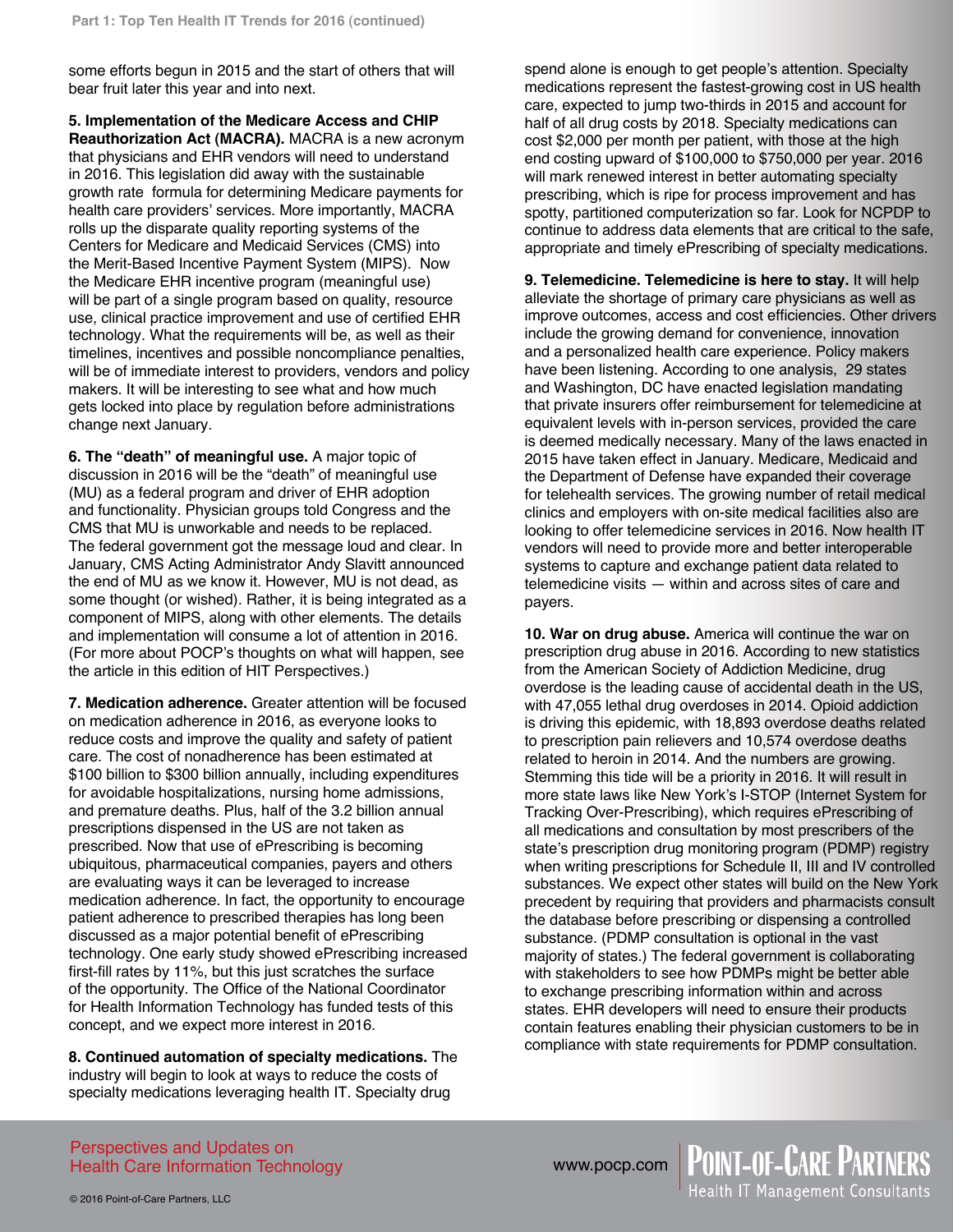**February 2016 HIT Perspectives** **Part 1** Top Ten Health IT Trends for 2016

**Part 2** Meaningful Use: Not Entirely Gone But Certainly Not Forgotten

**Part 3** Cutting Through the Confusion Surrounding Electronic Formulary and Benefit Checks

# **2 Part 2: Meaningful Use: Not Entirely Gone<br>But Certainly Not Forgotten** But Certainly Not Forgotten

#### *By Tony Schueth, Editor-in-Chief*

There was high-fiving all around the provider and vendor communities when Andy Slavitt — acting administrator of the Centers for Medicare and Medicaid Services (CMS) announced plans to phase out the meaningful use (MU) program as we know and love it. Not everyone heard all of that message. Many, in fact, reacted as though the program had a stake through its heart. You could almost hear the popping of champagne corks.

But a [closer look at his remarks](http://blog.cms.gov/2016/01/12/comments-of-cms-acting-administrator-andy-slavitt-at-the-j-p-morgan-annual-health-care-conference-jan-11-2016/) shows that CMS is not totally getting rid of the program. What remains is a monster mashup: some MU elements will stay but be combined with new statutory requirements created through the Medicare Access and CHIP Reauthorization Act of 2015 (MACRA). Needless to say, many technical and implementation details have yet to be determined.

What are we to make of this? Here's the initial take from the Point-of-Care Partners (POCP) team.

**Some consider MU a success.** On Wednesday, February 3, the National Coordinator for Health Information Technology, Karen DeSalvo, MD, called MU "successful" at the eHealth Initiative 2016 Annual Conference. We can see where she's coming from. The original goal was to encourage adoption of electronic health records (EHRs), and the EHR incentive component of the landmark American Recovery and Reinvestment Act of 2009 (ARRA) certainly did that. In 2014, three-quarters of office-based physicians had a certified EHR as compared with none in 2010, when ARRA's EHR adoption incentives kicked in. In addition to leading US efforts to leverage technology for better health, Dr. DeSalvo occupies a position from which she can evaluate how the US stacks up against the rest of the world and believes that we've jumped ahead in terms of adoption of EHRs by physicians and hospitals. At the same conference, Steven Stack, MD, president of the American Medical Association, noted that while physicians continue to be frustrated with EHRs, there's a positive trend toward their liking them.

**We're not surprised by the changes.** Mr. Slavitt's news was not unexpected. Meaningful use was running toward its statutory deadline and maxing out its incentive payment kitty, so we did not think it would be extended. Meanwhile, providers and others had been lobbying CMS and Congress very hard to either kill MU or replace it with something else. The logic was fairly compelling. Although the vast majority of providers are now using EHRs, at last count some 60% of hospitals and 90% of physicians had yet to attest to MU stage 2. And if stage 2 was unattainable, the more prescriptive requirements of stage 3 were perceived as totally beyond the realm of possibility. A significant number of providers are opting out of MU, frustrated by the work-flow challenges posed by regulatory requirements and willing to accept penalties rather than continue. Providers have said enough is enough; MU was adjusted but not killed entirely.

Provider concerns are only part of the issue, however. A bigger challenge is the sequencing of MACRA on top of the "final" rule for stage 3 and modifications to stage 2. MACRA rolls up CMS' quality reporting systems into the Merit-Based Incentive Payment System (MIPS). Now parts of the [Physician Quality Reporting](https://www.cms.gov/Medicare/Quality-Initiatives-Patient-Assessment-Instruments/PQRS/index.html?redirect=/pqri/)  [System,](https://www.cms.gov/Medicare/Quality-Initiatives-Patient-Assessment-Instruments/PQRS/index.html?redirect=/pqri/) [the Value Modifier](https://www.cms.gov/Medicare/Medicare-Fee-for-Service-Payment/PhysicianFeedbackProgram/ValueBasedPaymentModifier.html) ([or Value-based Payment Modifier](https://www.cms.gov/Medicare/Quality-Initiatives-Patient-Assessment-Instruments/Value-Based-Programs/VMP/Value-Modifier-VM-or-PVBM.html)) and the [Medicare Electronic Health Record](https://www.cms.gov/Regulations-and-Guidance/Legislation/EHRIncentivePrograms/index.html?redirect=/ehrincentiveprogramsincentiveprogram) incentive program will become components of a single program based on quality, resource use, clinical practice improvement and meaningful use of certified EHR technology.

The result: MACRA ties EHR use to physician payment. Plus, because MACRA has clear elements of MU in it, CMS took the unusual step of asking for another round of comments on the MU3 final rule. Clearly, something needed to be done to get things synced up and simplified. That seems to be the intent of CMS' latest actions.

**Here's What We Know.** While many details have yet to be determined, there is still a lot we do know. For example:

•**MU isn't totally gone.** Meaningful use will still be around despite agitated suggestions to the contrary in trade press.

Perspectives and Updates on Health Care Information Technology

© 2016 Point-of-Care Partners, LLC

www.pocp.com | POINT-OF-CARE PARTNERS<br>Health IT Management Consultants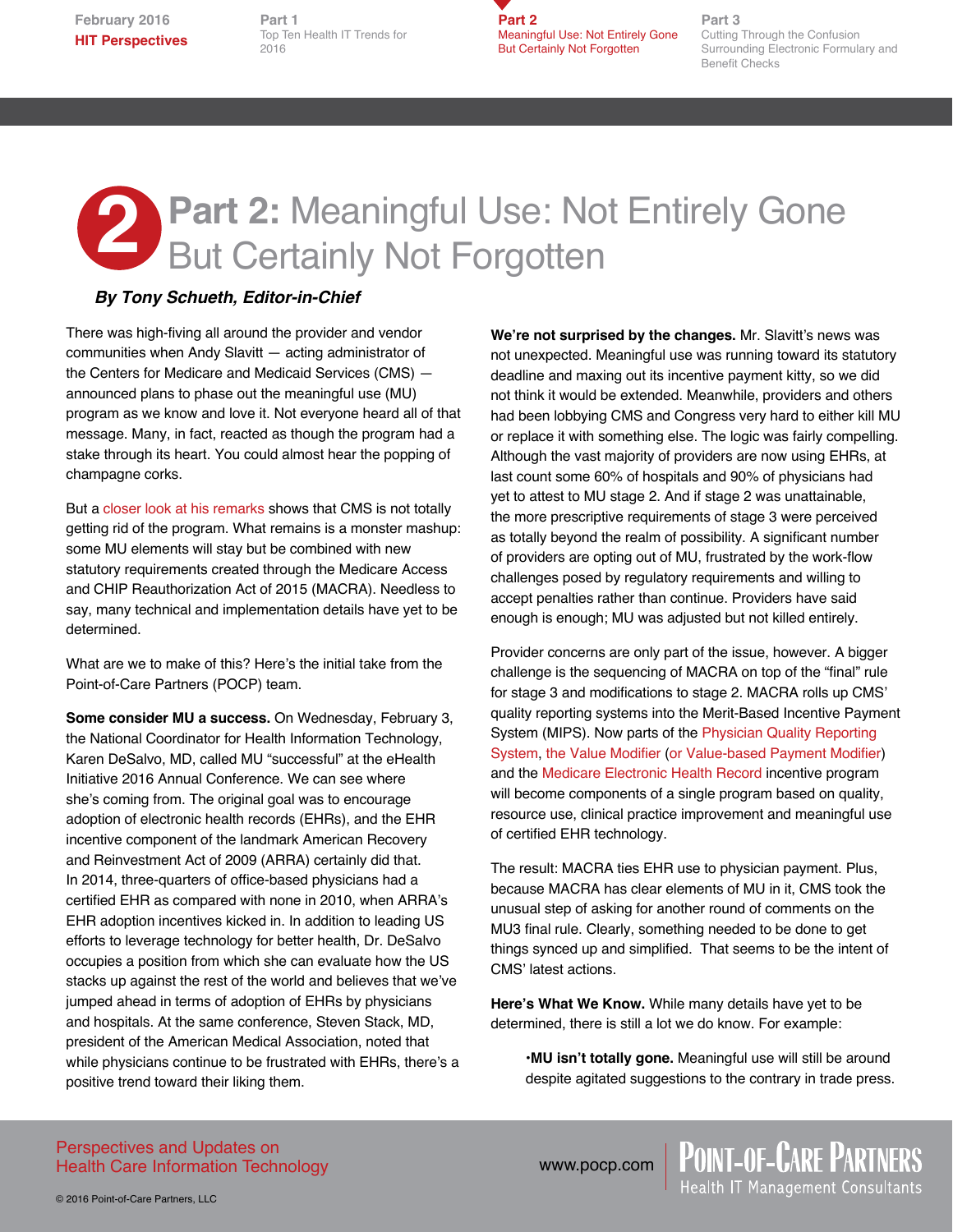MACRA still has MU elements; specifically, meaningful use of certified electronic health records (MU of CEHRT), which will base physicians' Medicare Part B payments in 2019 on 2017 performance. MACRA states that EHR use will account for a quarter of physician performance scoring under the MIPS program. Doctors can receive penalties or bonuses of up to 4% starting in 2019, a number that grows to 9% by 2022, depending on how well they perform on MIPS. The idea is to focus more on quality and less on prescriptive EHR usage. The EHR certification program will survive in some form or another.

•**Penalties could be significant.** The failure to achieve MU of CEHRT could cost eligible providers a quarter of their maximum composite MIPS score. This could have a huge impact—far greater than the current payment adjustment under the regular MU program.

•**Bring on the apps.** The new program, as yet unnamed, is a push toward supporting a system of loosely coupled, best-ofbreed program applications (apps). We've heard hints of this approach before, as in the [JASON Committee's report,](https://www.healthit.gov/sites/default/files/ptp13-700hhs_white.pdf) which was released late in 2014.

So, how will it work? The vision is pretty rosy. For example, physician practices won't need to rip out their EHR because doctors can use an alternative app to document care or review gaps in care. Nurses can use something else that suits their work flow. Focused tools for care managers and other providers and administrators, up to and including management dashboards, are also available. Presumably, all of these apps will connect seamlessly. We remain cautiously optimistic that this rosy vision will come to fruition.

•**The door is opened for customization and innovation.** The app approach also will allow for customization and innovation. Providers might even choose their own suite of apps and tools and plug them in to the EHR platform of their current workplace. The same programming interfaces could also allow an innovative vendor to build software to export data from an old system, reducing the cost of migration. This would allow competition between platforms and the ability of users to switch, similar to moving from Apple to Android. Naturally, the big EHR vendors are in a race to see who can bring the most popular platform with the most apps.

•**MU actually did some good.** Despite its shortcomings, we agree with Dr. DeSalvo that MU has some good points. It provided \$30 billion in funding to push forward EHR adoption in the middle of the nation's recent financial crisis. That money wouldn't have been available otherwise and it motivated a good number of providers to purchase EHRs,

which they might not have done so otherwise. We didn't see anybody returning the money.

MU also established a floor of functionality, stimulated the creation of new health IT standards and created a certification system. Thanks to MU, EHRs are here to stay and will increasingly shape how medicine is practiced. Even at the most basic level, medical practices have technology that can document the current status of a patient and run some quality metrics. Implemented properly, EHRs can improve the patient experience and satisfaction. At the same time, they can capture patient and administrative data used to measure quality and outcomes.

•**A practice technology gap still exists.** Thanks to MU, large practices now have the tools to increase efficiency and quality and be rewarded for a quality improvement. Small practices continue to be at a disadvantage as a result of a "practice technology gap," which inhibits their ability to use their current technology. This gap is measurable. In fact, the Healthcare Information and Management Systems Society's analytics group has a technology gap scale that providers can use to determine where they rank.

**What We Don't Know.** There's probably more that we don't know at this point. We expect implementation details and regulations to dribble out over 2016 and maybe into 2017, if the next administration doesn't put a hold on things. (Whether the presidency stays in the hands of the Democrats or changes to the Republicans, our experience is that there are always changes.)

•**Which meaningful use measures will survive?** Nobody knows. Even the Medicare Payment Advisory Commission (MedPAC) — the federal advisory group on Medicare fiscal issues — said publicly it has no idea what CMS would require for EHR use measures, which would translate into MIPS payments or penalties. Mr. Slavitt gave some hints in his speech, saying CMS would move away from technology use and start rewarding outcomes. He also said providers would be able to customize their goals as opposed to the government dictating what must be done.

•**How many doctors will be subject to MIPS?** Those who have a certain percentage of their Medicare payments tied to alternative payment models are excluded from the MIPS program. Who will make the cut is still a large question mark. The MIPS and alternative payment model tracks appeal to different groups of providers for different reasons. And as MedPAC commissioners noted, certain alternative payment models are targeted more squarely at primary care doctors.

**continued on page 8**

Perspectives and Updates on Health Care Information Technology

www.pocp.com | POINT-OF-CARE PARTNERS<br>Health IT Management Consultants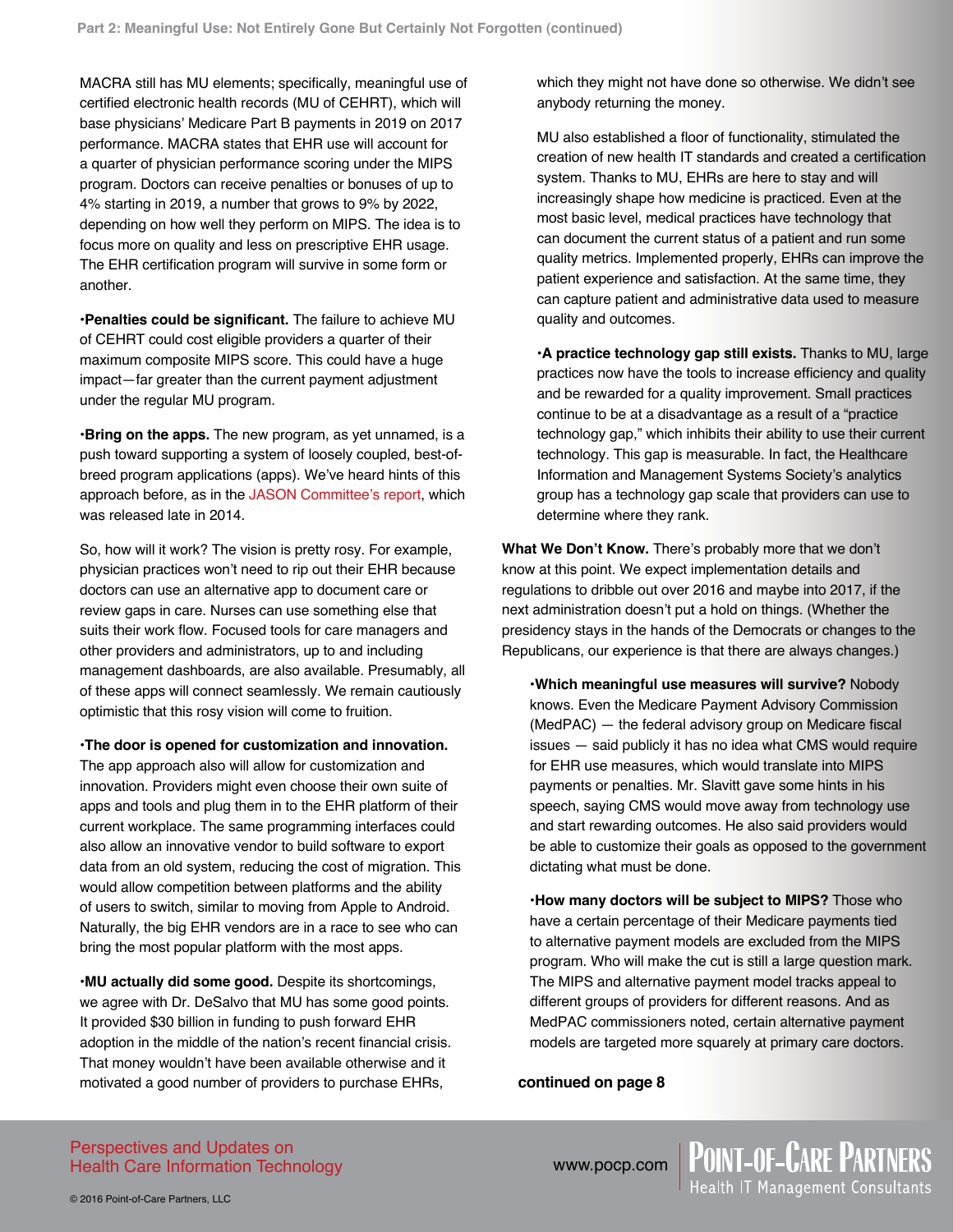**February 2016 HIT Perspectives**

Top Ten Health IT Trends for Top Ten Health IT Trends for **Part 1** 2016

**Part 2 Part 2** Meaningful Use: Not Entirely Gone But Certainly Not Forgotten

**Part 3** Cutting Through the Confusion Surrounding Electronic Formulary and Benefit Checks

## **3** Part 3: Cutting Through the Confusion Surrounding Electronic Formulary and Benefit Checks

### *By Tony Schueth, Editor-in-Chief*

Research indicates that much of the value proposition for electronic prescribing (ePrescribing) lies in providing formulary information at the point of prescribing. Despite the value of point-of-care formulary validation, the current process is significantly underused due to a variety of issues. While slow progress has been made in addressing those issues, the industry has moved on a separate track toward developing a new technology being considered as a replacement for the current process- real-time benefit inquiry (RTBI). So, we now have a process with standards that are not providing sufficient value with disparate pilot projects and one-off, proprietary products based on interim standards that have not been finalized. The situation reminds me of the title of an old Temptations song: "Ball of Confusion (That's What the World Is Today)." Let's clear some things up.

**The current process.** There is confusion and consternation around the current formulary standard because of related implementation issues and how it is used. As a result, prescribers often ignore this valuable resource when ePrescribing or rely on the pharmacist to navigate the patient's formulary requirements after he or she attempts to get paid. This is unfortunate because it prevents providers from ordering the most appropriate and cost-effective medication options for patients at the point of care. There's a fairly long list of reasons why prescribers don't use existing formulary validation capabilities.

•**Granularity.** First, there are problems with data granularity. Presently, payers use the National Council for Prescription Drug Plans' (NCPDP) Formulary and Benefits (F&B) standard to provide formulary information generally at the "plan" level, sometimes at the "group" level, but never at a "patient-specific" level. (Examples: "plan level" would be General Motors, "group level" salaried employees in Detroit and "patient level" Jane Doe, plant manager.) The fact is there could be formulary variances depending on level. As a result, the formulary may just not be precise enough.

•**Data latency.** Formulary information in a prescriber's

electronic health record (EHR) system may be stale. There are lags between the time when the formulary information is published to intermediaries, the largest of which is Surescripts, and the frequency by which EHR vendors incorporate formulary updates into their systems. Prescribers also may add to the data latency problem by not regularly installing the latest information into their system.

•**Data representation.** Formulary status data in an ePrescribing system may be difficult for prescribers to decipher because of the way they are presented. Formulary design is complex, and ePrescribing systems attempt to simplify formulary status using colors or tier designations that are open to interpretation. For example, many ePrescribing systems limit display of formulary benefits to three tiers; however, there are four-, five- and six-tier plans that need to fit into a three-tier display. Also, terms like "nonformulary," "not covered" and "nonpreferred" can mean one thing to the payer but may be interpreted as something else by the prescriber.

•**Prior authorization.** Then there's the issue of prior authorization (PA). Formulary files used in ePrescribing aren't always complete; for example, one common deficiency is they don't always have indicators that PA is required. Lacking such indicators, the ePrescribing system may show that PA is indicated (based upon the plan level) even though it is not required by the patient's group or individual coverage. These challenges may be magnified when providers manually try to match patients with a formulary if their ePrescribing systems do not conduct eligibility-driven formulary matches. So, doctors throw up their hands (who could blame them?) and patients end up with an alternative treatment that may not be optimal for them as providers try to avoid prescribing a drug listed as requiring PA.

•**Co-pay Information.** There also are cost implications for patients because copay information usually is

**POINT-OF-CARE PARTNERS**<br>Health IT Management Consultants

Perspectives and Updates on Health Care Information Technology

www.pocp.com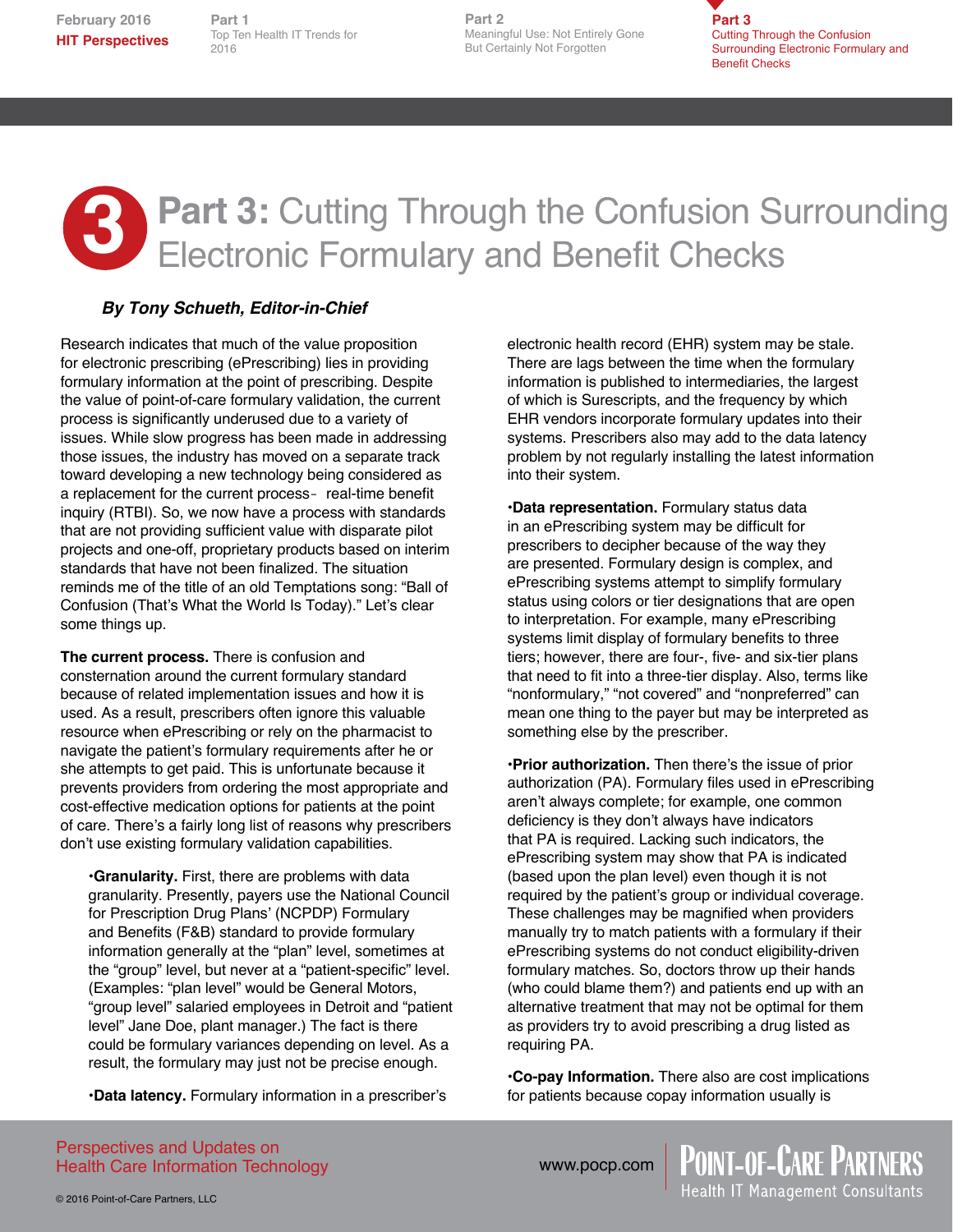not available in the formulary data, even though the current NCPDP F&B standard can accommodate it. Why? Most payers do not provide it because of the complexity in calculating copays, including days' supply and deductibles. Copays also are difficult to calculate precisely without knowing when and where the prescription will be dispensed.

**A "shiny new thing" emerges: RTBI.** Given the challenges with the existing formulary validation process, the industry is looking toward a new standard to address the issues. RTBI is the latest "shiny new thing" to grab people's attention. Its value lies in its ability to provide almost real-time, patient-specific formulary and benefits information at the point of care, including patient-specific utilization management programs (such as PA and step therapy), true out-of-pocket costs for a medication (specific copay/coinsurance amount and deductible information), and which pharmacy will be most cost effective in light of the patient's insurance coverage and available pharmacy benefit. On one hand, this should result in a cleaner prescription before it hits the pharmacy, which would increase efficiency. On the other, there are concerns that using it would add too much time to the ePrescribing work flow, which would serve as a barrier to adoption.

So, is RTBI really a better mousetrap? Eventually, perhaps. For one thing, RTBI was originally designed to be a secondary check of the current F&B transaction, not a substitute. It also is used in a different place in the ePrescribing process and work flow. While it adds value, it is not a replacement.

**Pilots are under way.** Several RTBI pilots are currently under way, each using different standards. Some pilots are using the NCPDP claims standard (NCPDP SCRIPT), which pharmacy benefit managers (PBMs) and payers have not yet integrated at the appropriate point in their claims adjudication process. Others are using the NCPDP telecommunications standard, which will require significant development and cost for integration into EHRs. Especially for the EHRs, it's not a question of standards so much as of prioritization of development, which is generally simplified to what the government is requiring or what business model is being used. Both PBMs and EHRs have expenses and a lot on their plates, so fitting in new ways of communicating formulary information must be prioritized and placed in the development queue. Frankly, it's not a priority for either PBMs or EHRs because there is no prescriber demand for it. Yet.

**What about eBenefit verification?** Adding to the confusion, people may think that electronic benefit (eBenefit) verification is the same as formulary verification. It's not. eBenefit verification is used in the rarified world

of specialty pharmacy by "hubs," which were created to make it easier for patients to acquire biologics and other types of life-saving or enhancing, but sometimes expensive, specialty medications. Hubs use eBenefit verification to determine how much a payer will cover for a particular drug and then seek additional funding for the balance. It's an entirely different transaction in an entirely different world based on an entirely different set of standards.

**Going forward.** So, where do we go from here? Is there a real need for RTBI? Should we just make better use of the current F&B standard? Both? We have some thoughts.

•We think the answer is both. The current F&B standard can and should be improved. We hope the industry will continue work on both in 2016, but development of RTBI should proceed.

•While RTBI is attractive, we do not anticipate it being truly ready for prime time in the marketplace before 2020. More developmental work, pilots and testing are needed, and the driver – be it business model or regulation – needs to be identified and put into place.

•Pilots yield valuable information and feedback. We hope the pilot phase is not skipped or truncated to prematurely rush standards into the market.

•PBMs and EHR developers need to keep their eye on what's happening with RTBI. The push-pull of the marketplace could create demand for which they may be unprepared.

•Potential sponsors should be wary of vendors promoting one-off products based on their proprietary implementation of RTBI. Getting behind such products could end up for naught. Standards need to be finalized and diffused into the market. Embracing an early proprietary solution could be counterproductive and expensive. Remember Betamax?

We believe the confusion involving the mechanics and usage of RTBI will sort itself out. As a leader in eMedication management, Point-of-Care Partners is closely monitoring how all of this is developing and where it is going. Let us keep you updated.

Perspectives and Updates on Health Care Information Technology



www.pocp.com | POINT-OF-CARE PARTNERS